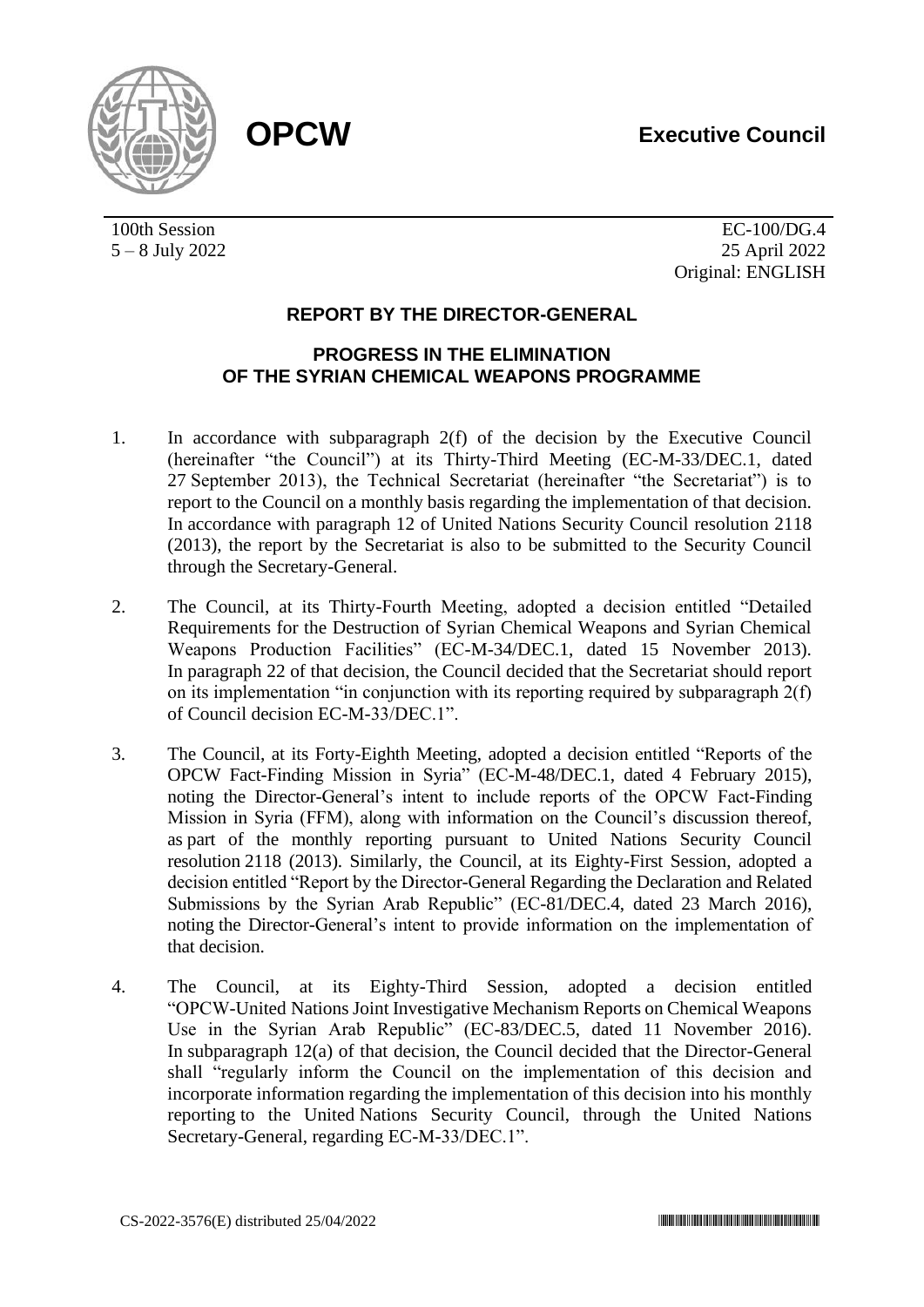EC-100/DG.4 page 2

- 5. The Council, at its Ninety-Fourth Session, adopted a decision entitled "Addressing the Possession and Use of Chemical Weapons by the Syrian Arab Republic" (EC-94/DEC.2, dated 9 July 2020). In paragraph 12 of that decision, the Council decided that the Director-General shall "regularly report to the Council on the implementation of this decision and decide[d] also that the Director-General shall provide a copy of this decision and its associated reports by the Secretariat to all States Parties and to the United Nations Security Council and the United Nations General Assembly through the United Nations Secretary-General".
- 6. The Conference of the States Parties (hereinafter "the Conference") at its Twenty-Fifth Session adopted a decision entitled "Addressing the Possession and Use of Chemical Weapons by the Syrian Arab Republic" (C-25/DEC.9, dated 21 April 2021). In paragraph 8 of this decision, the Conference decided that the Director-General shall regularly report to the Council and States Parties on whether the Syrian Arab Republic has completed all of the measures contained in paragraph 5 of Council decision EC-94/DEC.2.
- 7. This, the 103rd monthly report, is therefore submitted in accordance with the aforementioned Council and Conference decisions and includes information relevant to the period from 24 March to 23 April 2022.

## **Impact of COVID-19**

8. As previously reported, the COVID-19 pandemic continues to impact the Secretariat's ability to deploy to the Syrian Arab Republic. The Secretariat is maintaining its readiness for deployments, which are being conducted subject to the evolution of the pandemic. The travel restrictions notwithstanding, the Secretariat is continuing its mandated activities related to the Syrian chemical weapons programme and its engagement with the Syrian Arab Republic in this regard.

## **Progress achieved by the Syrian Arab Republic in meeting the requirements of Executive Council decisions EC-M-33/DEC.1 and EC-M-34/DEC.1**

- 9. Progress by the Syrian Arab Republic is as follows:
	- (a) As stated in previous reports, the Secretariat has verified the destruction of all 27 chemical weapons production facilities (CWPFs) declared by the Syrian Arab Republic.
	- (b) On 14 April 2022, the Syrian Arab Republic submitted to the Council its 101st monthly report (EC-100/P/NAT.2, dated 14 April 2022) regarding activities on its territory related to the destruction of its chemical weapons and CWPFs, as required by paragraph 19 of EC-M-34/DEC.1.

## **Progress in the elimination of Syrian chemical weapons by States Parties hosting destruction activities**

10. As stated in previous reports, all of the chemicals declared by the Syrian Arab Republic that were removed from its territory in 2014 have been destroyed.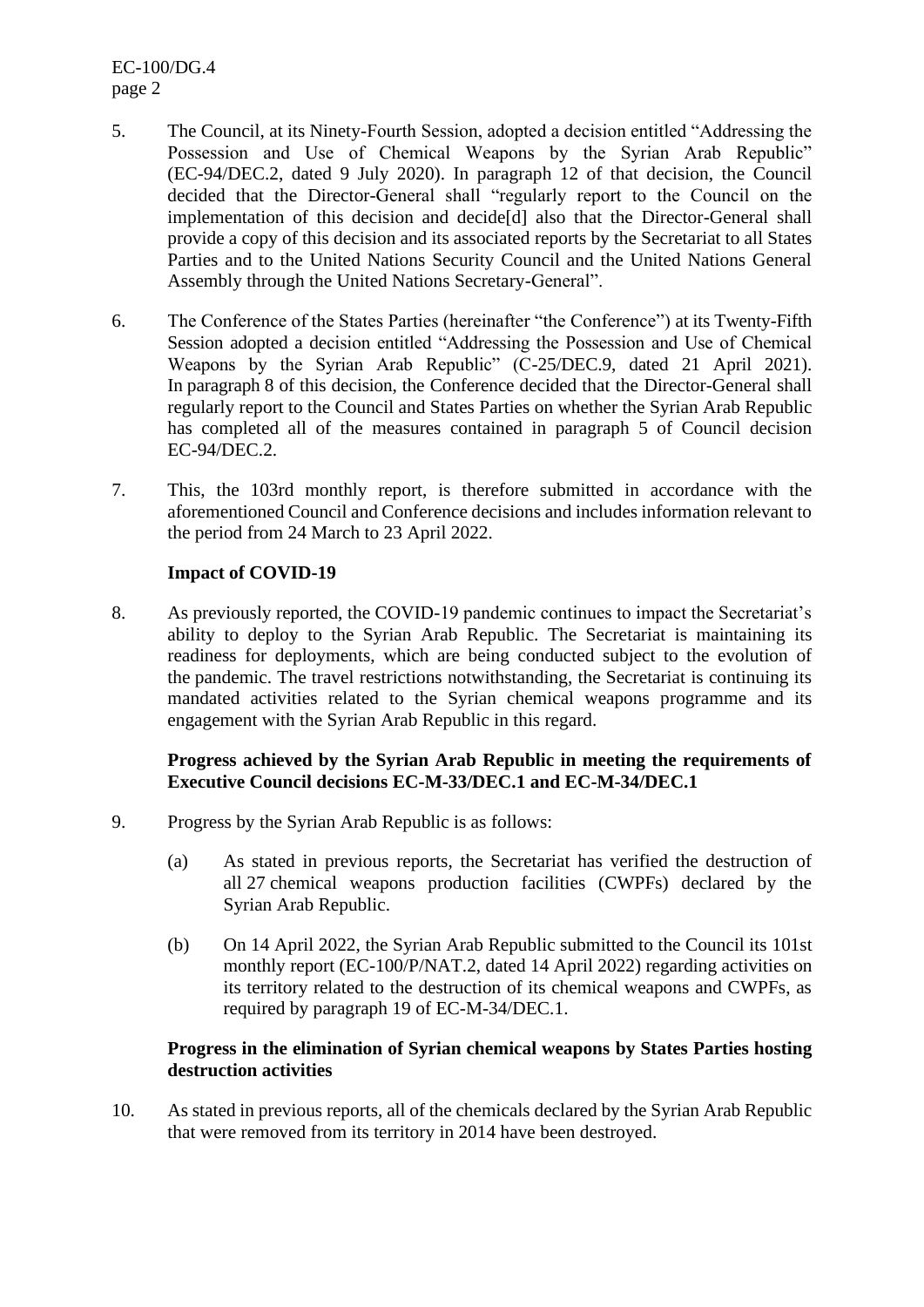## **Activities carried out by the Technical Secretariat with respect to Executive Council decisions EC-81/DEC.4 and EC-83/DEC.5**

- 11. The Secretariat, through the Declaration Assessment Team (DAT), continues its efforts to clarify all outstanding issues regarding the initial and subsequent declarations submitted by the Syrian Arab Republic in accordance with the Chemical Weapons Convention (hereinafter "the Convention"), paragraph 1 of Council decision EC-M-33/DEC.1, paragraph 3 of Council decision EC-81/DEC.4, paragraph 6 of Council decision EC-83/DEC.5, and paragraph 5 of Council decision EC-94/DEC.2.
- 12. As reported previously, the Secretariat is still waiting to receive the declaration from the Syrian Arab Republic, requested on 21 October 2020, of all undeclared types and quantities of nerve agents produced and/or weaponised at one former CWPF that was declared as never having been used to produce and/or weaponise chemical warfare agents. The Secretariat is also expecting to receive further information and documentation from the Syrian Arab Republic, requested on 15 July 2021, regarding the damage caused to a military facility that housed a declared former CWPF reportedly attacked on 8 June 2021. As at the date of this report, the Secretariat had not received any reply from the Syrian Arab Republic to these requests.
- 13. Since 30 April 2021, the Secretariat has been reaching out to the Syrian Arab Republic to schedule the twenty-fifth round of consultations between the DAT and the Syrian National Authority in Damascus. This deployment has so far been delayed for 11 months despite the extensive efforts of the Secretariat. This delay was initially caused by the absence of a response from the Syrian Arab Republic and subsequently due to the repeated refusals by the Syrian Arab Republic to issue an entry visa to one DAT expert, which is not in line with the Syrian Arab Republic's obligations under paragraph 7 of Article VII of the Convention, paragraph 7 of United Nations Security Council resolution 2118 (2013), and corresponding Council decisions.
- 14. Through a note verbale dated 11 April 2022, the Secretariat once again informed the Syrian Arab Republic that the DAT would be in position to deploy to the Syrian Arab Republic only once entry visas are issued to all DAT experts. The Secretariat proposed to convene a limited round of consultations in Beirut, Lebanon, at a time convenient to both sides. Additionally, the Secretariat emphasised that, while limited consultations would not allow for field deployment and possible interviews, they would allow for an assessment of the status of the outstanding issues, discussions on the possible way forward, and receipt of relevant documents previously requested by the Secretariat.
- 15. In a note verbale dated 18 April 2022, the Syrian Arab Republic agreed to the limited round of consultations to be held in Lebanon, while at the same time requesting the exclusion of one Secretariat expert from the consultations. The Secretariat will address this matter in due course.
- 16. Considering the identified gaps, inconsistencies, and discrepancies that remain unresolved, the Secretariat assesses that the declaration submitted by the Syrian Arab Republic still cannot be considered accurate and complete in accordance with the Convention, Council decisions EC-M-33/DEC.1, EC-94/DEC.2, and United Nations Security Council resolution 2118 (2013).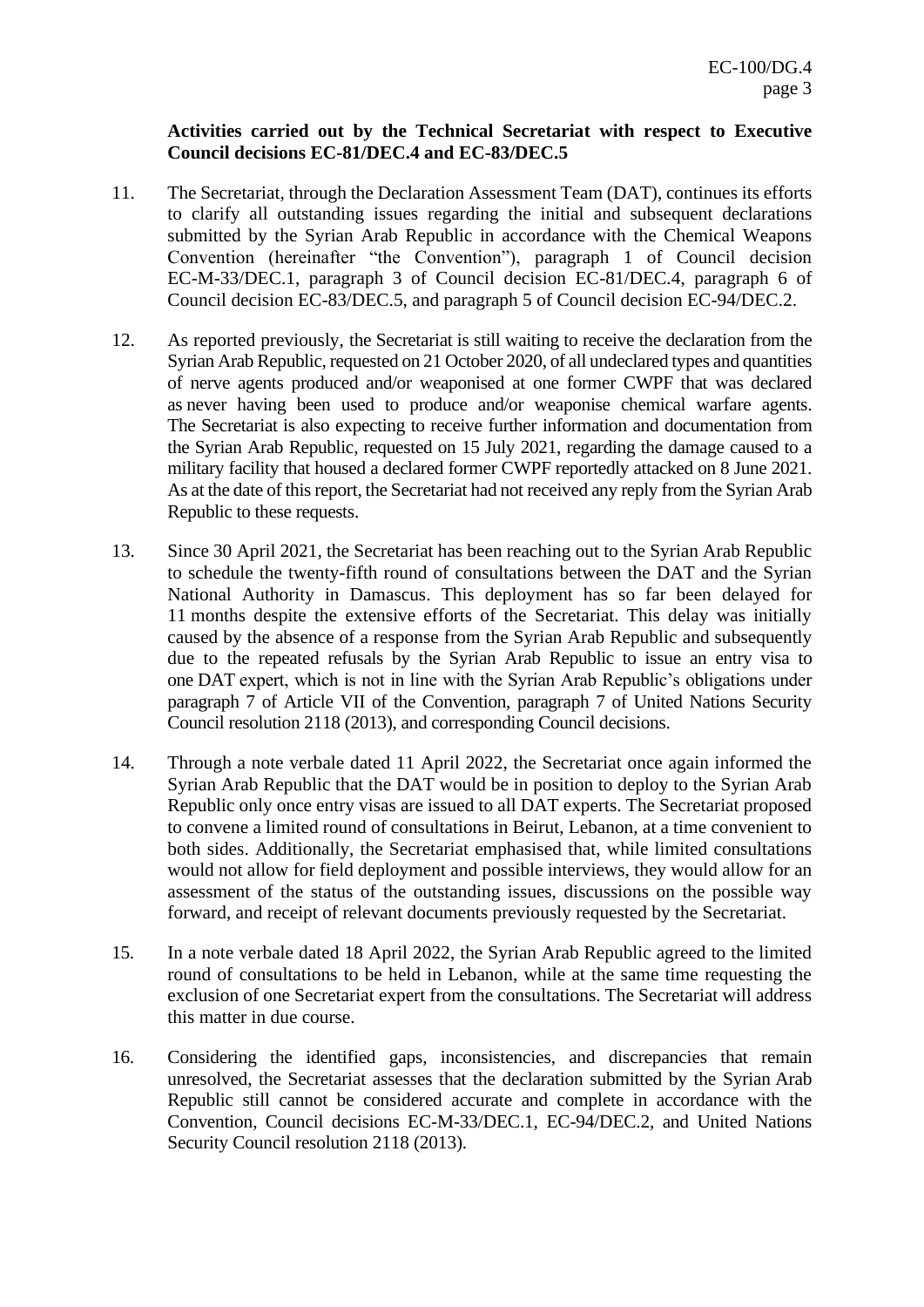- 17. The Secretariat continues to call upon the Syrian Arab Republic to meet its repeatedly declared determination and commitment to the Convention by clarifying all outstanding issues regarding its initial and subsequent declarations.
- 18. The Secretariat will continue to engage with the Syrian National Authority on all pending declarations and on 20 outstanding issues, and will continue to keep the Council informed on the matter.
- 19. In accordance with paragraph 10 of Council decision EC-83/DEC.5, the Secretariat is continuing to assess conditions for the conduct of inspections at the sites identified by the OPCW-United Nations Joint Investigative Mechanism in its third and fourth reports. In doing so, the Secretariat is taking into account the evolution of the COVID-19 pandemic.
- 20. Pursuant to paragraph 11 of Council decision EC-83/DEC.5, the Secretariat is planning for the conduct of the next rounds of inspections of the Barzah and Jamrayah facilities of the Syrian Scientific Studies and Research Centre (SSRC) in the course of 2022.
- 21. With regard to the detection of a Schedule 2.B.04 chemical during the third round of inspections at the Barzah facilities of the SSRC in November 2018, the Syrian Arab Republic has yet to provide sufficient technical information or explanations that would enable the Secretariat to close this issue.

## **Other activities carried out by the Technical Secretariat with respect to the Syrian Arab Republic**

- 22. As previously reported, following an invitation extended on 24 June 2021 by the Director-General to the Minister of Foreign Affairs and Expatriates of the Syrian Arab Republic, Mr Faisal Mekdad, to an in-person meeting, both parties have appointed officials in charge of the preparations. An initial agenda has been negotiated and the Secretariat has been awaiting notification of the Syrian Arab Republic's position on the latest version of the agenda, submitted to the Syrian Arab Republic on 20 December 2021. The Secretariat will keep the Council informed of further developments on this matter.
- 23. In its aforementioned note verbale to the Secretariat dated 9 July 2021, the Syrian National Authority also reported the destruction in the attack on the CWPF of, inter alia, two chlorine cylinders related to the chemical weapons incident that took place in Douma, the Syrian Arab Republic, on 7 April 2018. In its aforementioned reply dated 15 July 2021, the Secretariat additionally requested the Syrian Arab Republic to, inter alia, provide all relevant information regarding the unauthorised movement of the two cylinders and any remains of their destruction. As at the date of this report, the Secretariat had not received a response to this request. The Secretariat will keep the Council informed of further developments in this matter.
- 24. The United Nations Office for Project Services (UNOPS) continues to provide support to the OPCW Mission in the Syrian Arab Republic in accordance with the Tripartite Agreement concluded between the OPCW, UNOPS, and the Syrian Arab Republic. This agreement facilitates the Secretariat's mandated activities in the Syrian Arab Republic pertaining to the full elimination of the Syrian chemical weapons programme, and to any subsequent decision or resolution of the relevant organs of the OPCW or the United Nations, as well as any bilateral agreements concluded between the OPCW and the Syrian Arab Republic. The current extension of the Tripartite Agreement remains in force up to and including 30 June 2022.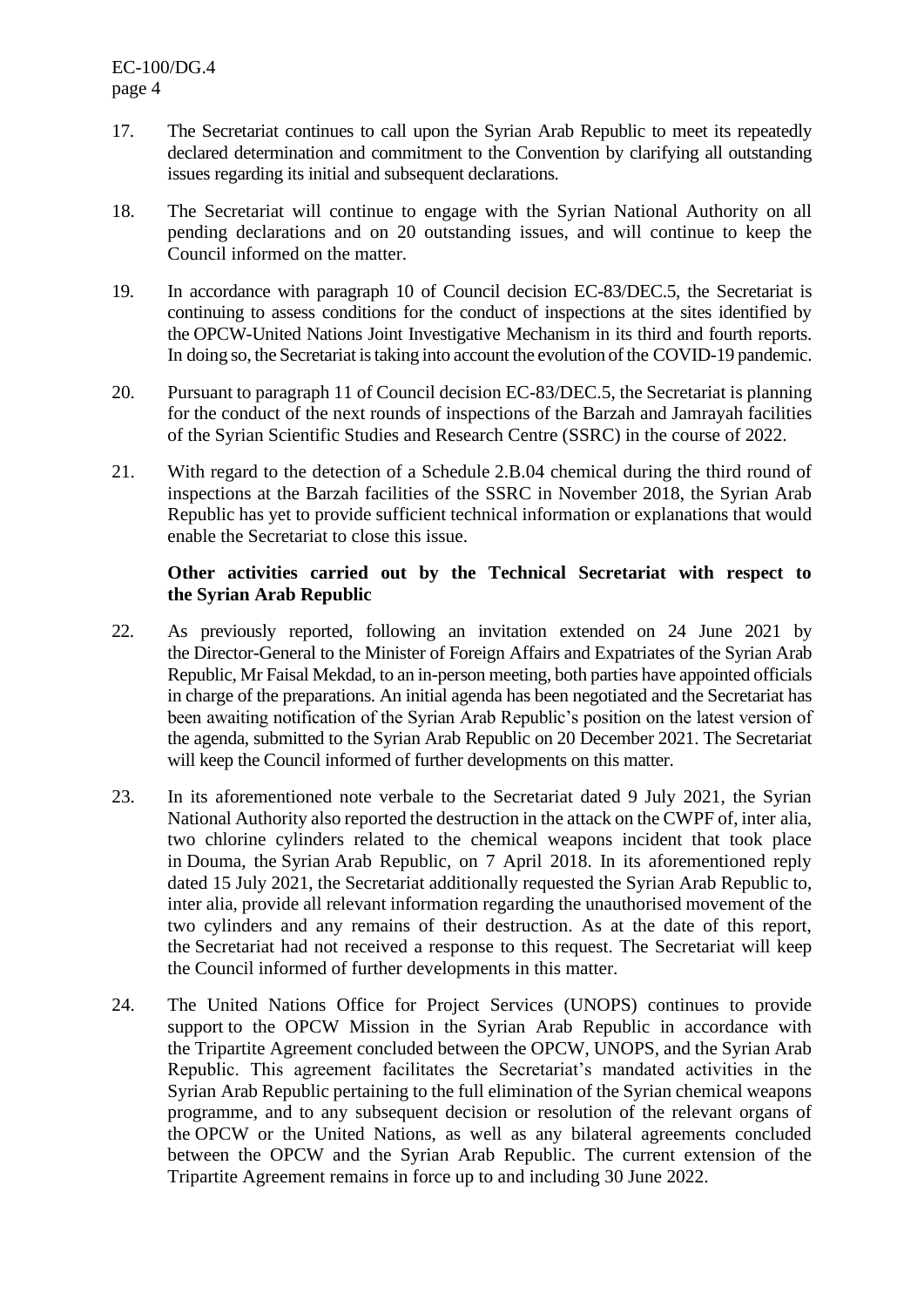25. As at the cut-off date of this report, one OPCW staff member was deployed as part of the OPCW Mission in the Syrian Arab Republic.

#### **Activities carried out with respect to the OPCW Fact-Finding Mission in Syria**

- 26. Guided by Council decisions EC-M-48/DEC.1 and EC-M-50/DEC.1 (dated 4 February 2015 and 23 November 2015, respectively), as well as by United Nations Security Council resolution 2209 (2015), the FFM continues to study all available information relating to allegations of the use of chemical weapons in the Syrian Arab Republic.
- 27. The FFM is continuing its engagement with the Syrian Arab Republic and other States Parties with regard to a number of incidents.
- 28. The FFM is continuing to prepare upcoming deployments. The conduct of these deployments is subject to the evolution of the COVID-19 pandemic. The FFM will report to the Council on the results of its work in due course.

## **Activities carried out by the Technical Secretariat with respect to decision C-SS-4/DEC.3 of the Conference of the States Parties at its Fourth Special Session related to the use of chemical weapons in the Syrian Arab Republic**

- 29. Decision C-SS-4/DEC.3 (dated 27 June 2018), adopted by the Conference at its Fourth Special Session, addresses, inter alia, the use of chemical weapons in the Syrian Arab Republic.
- 30. Pursuant to paragraph 10 of C-SS-4/DEC.3, the Secretariat established the Investigation and Identification Team (IIT) to identify the perpetrators of the use of chemical weapons in the Syrian Arab Republic by identifying and reporting on all information potentially relevant to the origin of those chemical weapons in those instances in which the FFM determines or has determined that use or likely use occurred, and cases for which the OPCW-United Nations Joint Investigative Mechanism did not issue a report.
- 31. The IIT is continuing its investigations in accordance with the Note entitled "Work of the Investigation and Identification Team Established by Decision C-SS-4/DEC.3 (Dated 27 June 2018)" (EC-91/S/3, dated 28 June 2019) and will issue further reports in due course, subject to the evolution of the COVID-19 pandemic.

## **Activities carried out by the Technical Secretariat with respect to Executive Council decision EC-94/DEC.2**

32. In paragraph 5 of decision EC-94/DEC.2, the Council decided:

to request, pursuant to paragraph 36 of Article VIII of the Convention, that the Syrian Arab Republic complete all of the following measures within 90 days of this decision in order to redress the situation:

(a) declare to the Secretariat the facilities where the chemical weapons, including precursors, munitions, and devices, used in the 24, 25, and 30 March 2017 attacks were developed, produced, stockpiled, and operationally stored for delivery;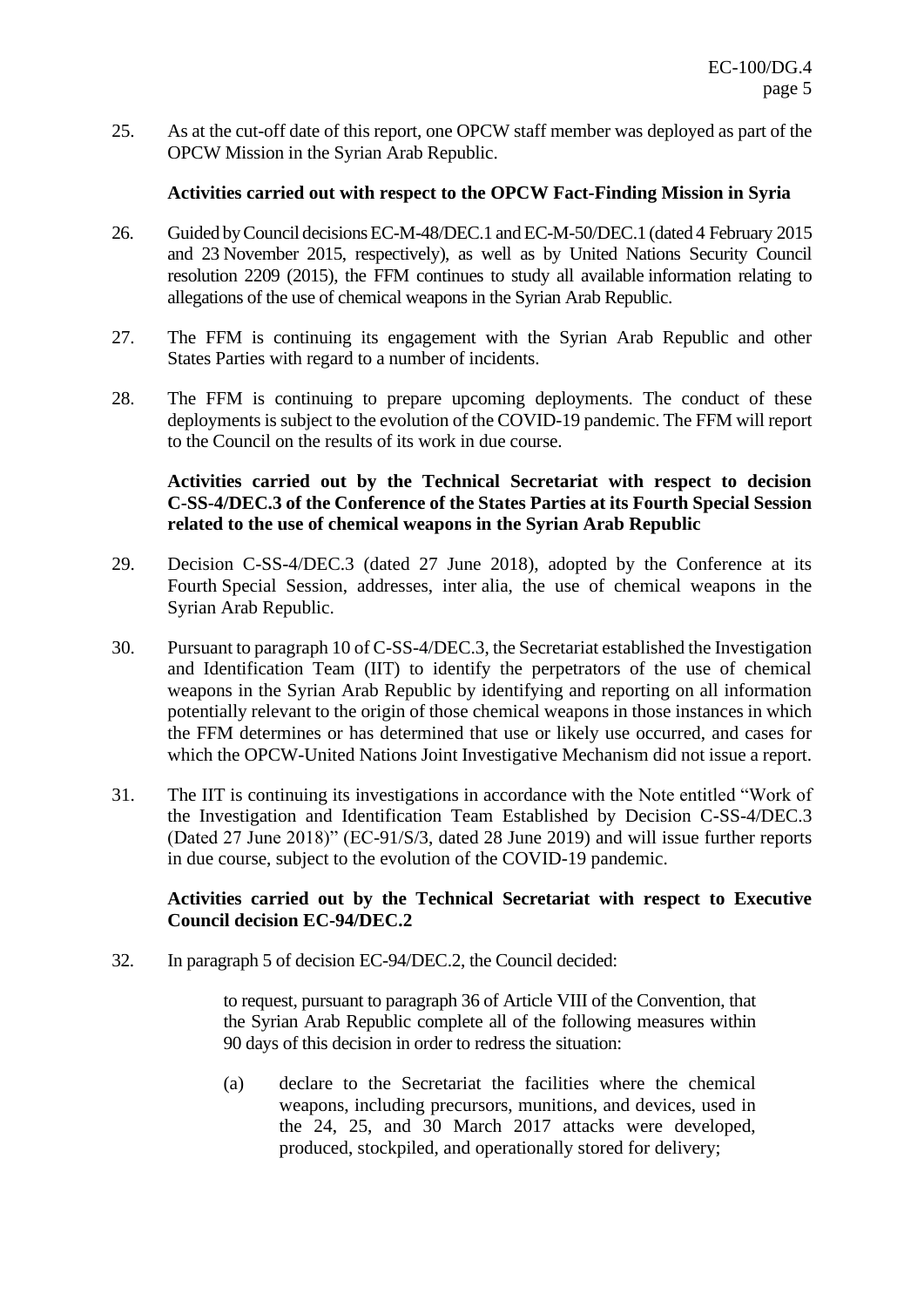- (b) declare to the Secretariat all of the chemical weapons it currently possesses, including sarin, sarin precursors, and chlorine that is not intended for purposes not prohibited under the Convention, as well as chemical weapons production facilities and other related facilities; and
- (c) resolve all of the outstanding issues regarding its initial declaration of its chemical weapons stockpile and programme.
- 33. At the end of the 90 days, the Syrian Arab Republic had not completed any of these measures.
- 34. With regard to the inspections mandated by paragraph 8 of EC-94/DEC.2, the Secretariat is monitoring the current security situation and will inform the Syrian Arab Republic when it is prepared to deploy for this purpose. The conduct of these inspections will also be subject to the evolution of the COVID-19 pandemic.

## **Activities carried out by the Technical Secretariat with respect to Conference decision C-25/DEC.9**

- 35. In paragraph 7 of decision C-25/DEC.9, the Conference decided, after careful review, and without prejudice to the Syrian Arab Republic's obligations under the Convention, pursuant to subparagraph 21(k) of Article VIII and paragraph 2 of Article XII of the Convention, to suspend several rights and privileges of the Syrian Arab Republic under the Convention.
- 36. In paragraph 8 of the decision, the Conference decided, inter alia, that the rights and privileges of the Syrian Arab Republic suspended in accordance with paragraph 7 of decision C-25/DEC.9 are reinstated by the Conference once the Director-General has reported to the Council that the Syrian Arab Republic has completed all of the measures stipulated in paragraph 5 of EC-94/DEC.2. As at the date of this report, the Syrian Arab Republic had not completed any of these measures.
- 37. The Secretariat will continue to engage with the Syrian Arab Republic with regard to their completion and will continue to report to the Council as mandated.

#### **Supplementary resources**

38. The Trust Fund for Syria Missions was established in November 2015 to support the FFM and other remaining activities, which presently include the work of the DAT and the IIT, as well as the biannual inspections of the SSRC and the two sites identified in paragraph 8 of EC-94/DEC.2. As at the cut-off date of this report, total contributions and pledges to this fund stood at EUR 37 million. Contribution agreements had been concluded with Australia, Canada, Chile, the Czech Republic, Denmark, Finland, France, Germany, Ireland, Japan, Luxembourg, Monaco, the Netherlands, New Zealand, Norway, the Republic of Korea, Slovenia, Sweden, Switzerland, the United Kingdom of Great Britain and Northern Ireland, the United States of America, and the European Union.